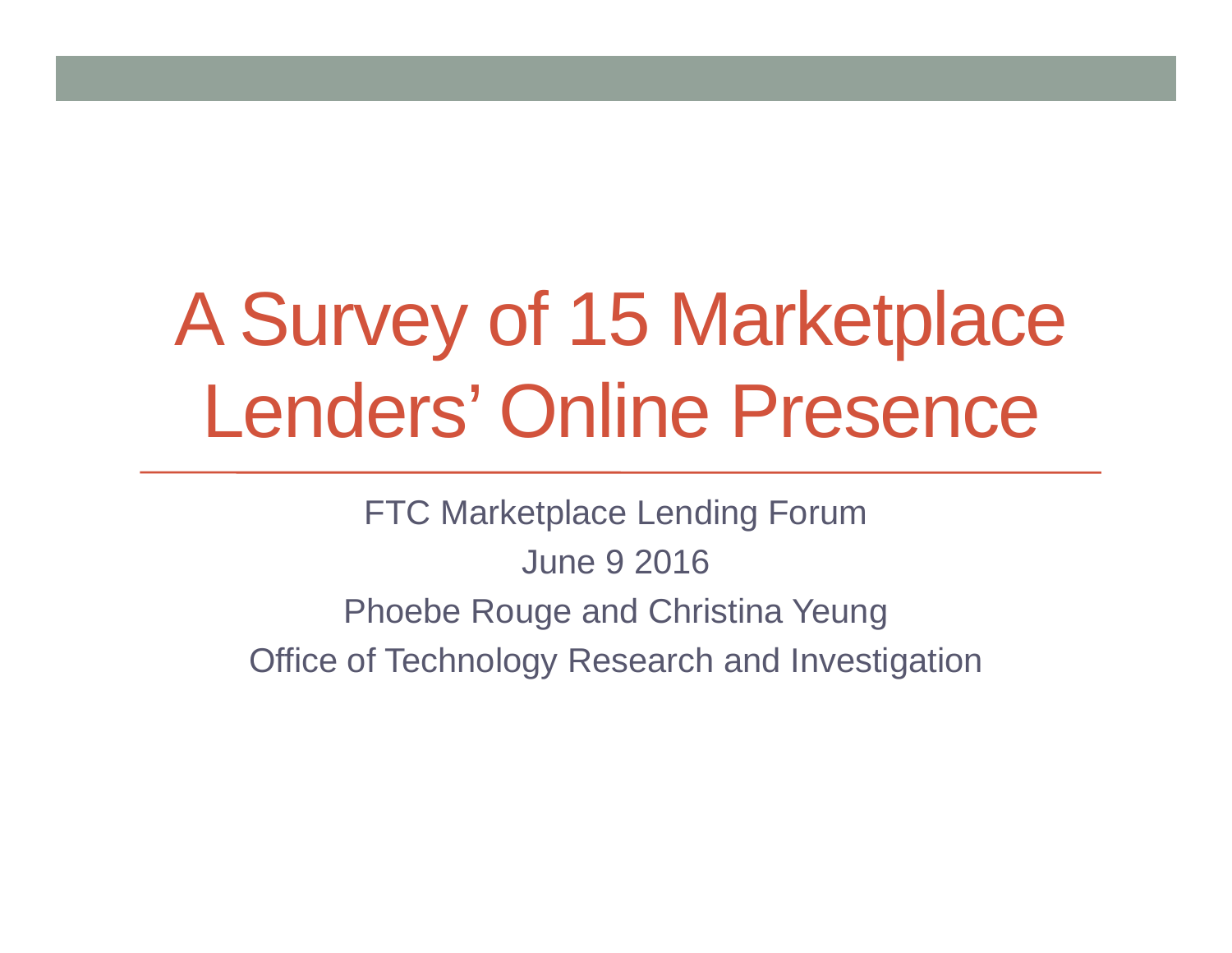#### **Disclaimer**

The views expressed in this presentation are those of the authors and do not necessarily reflect the views of the Federal Trade Commission or any official policy or position of any agency of the U.S. Government.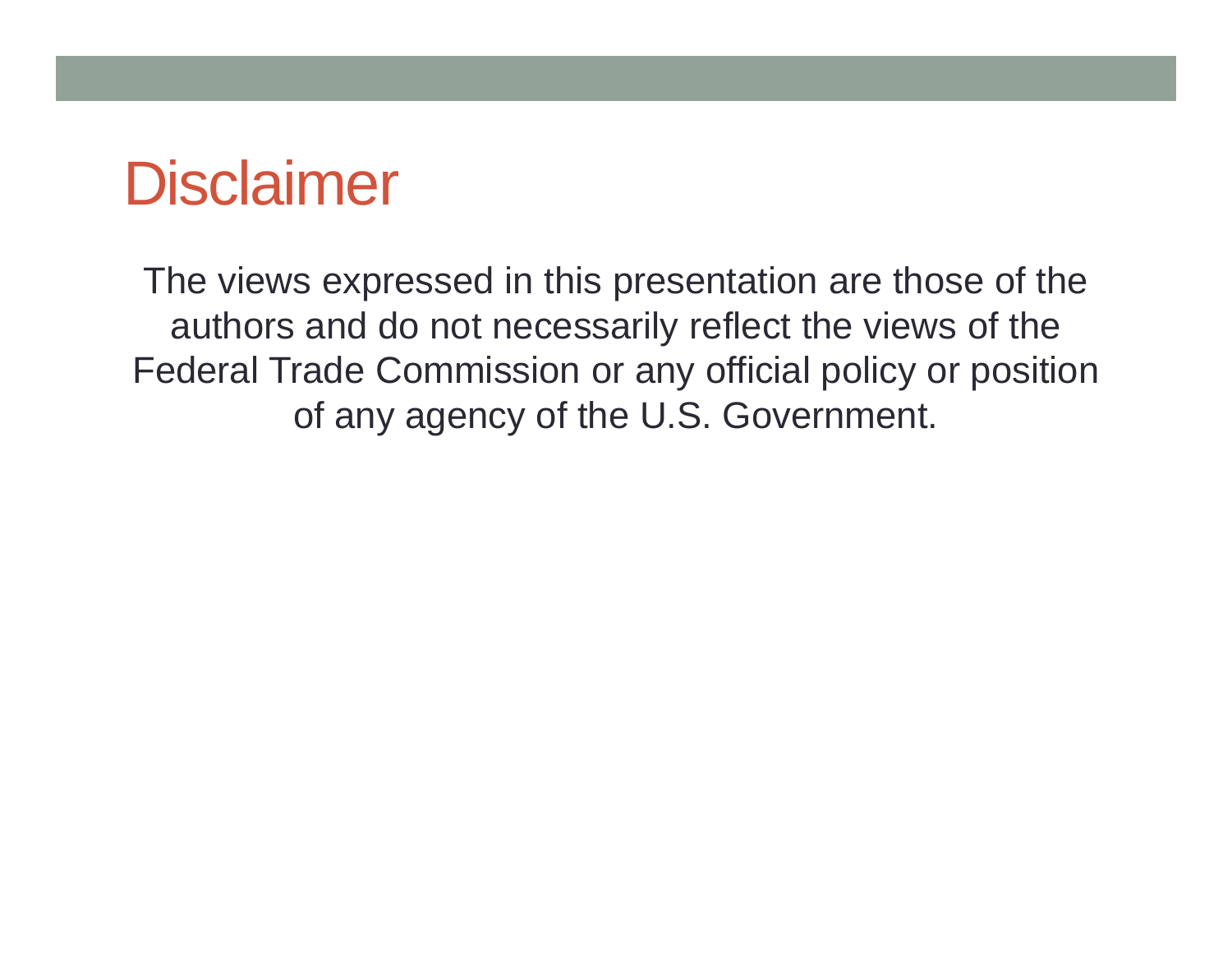### **Goal**

- What do consumers experience when interacting with marketplace lenders online?
	- Where do consumers see various loan terms and conditions?
	- How do the lenders advertise?
	- What types of data do they initially request?
	- What types of tracking and analytics might be present when a consumer visits the site?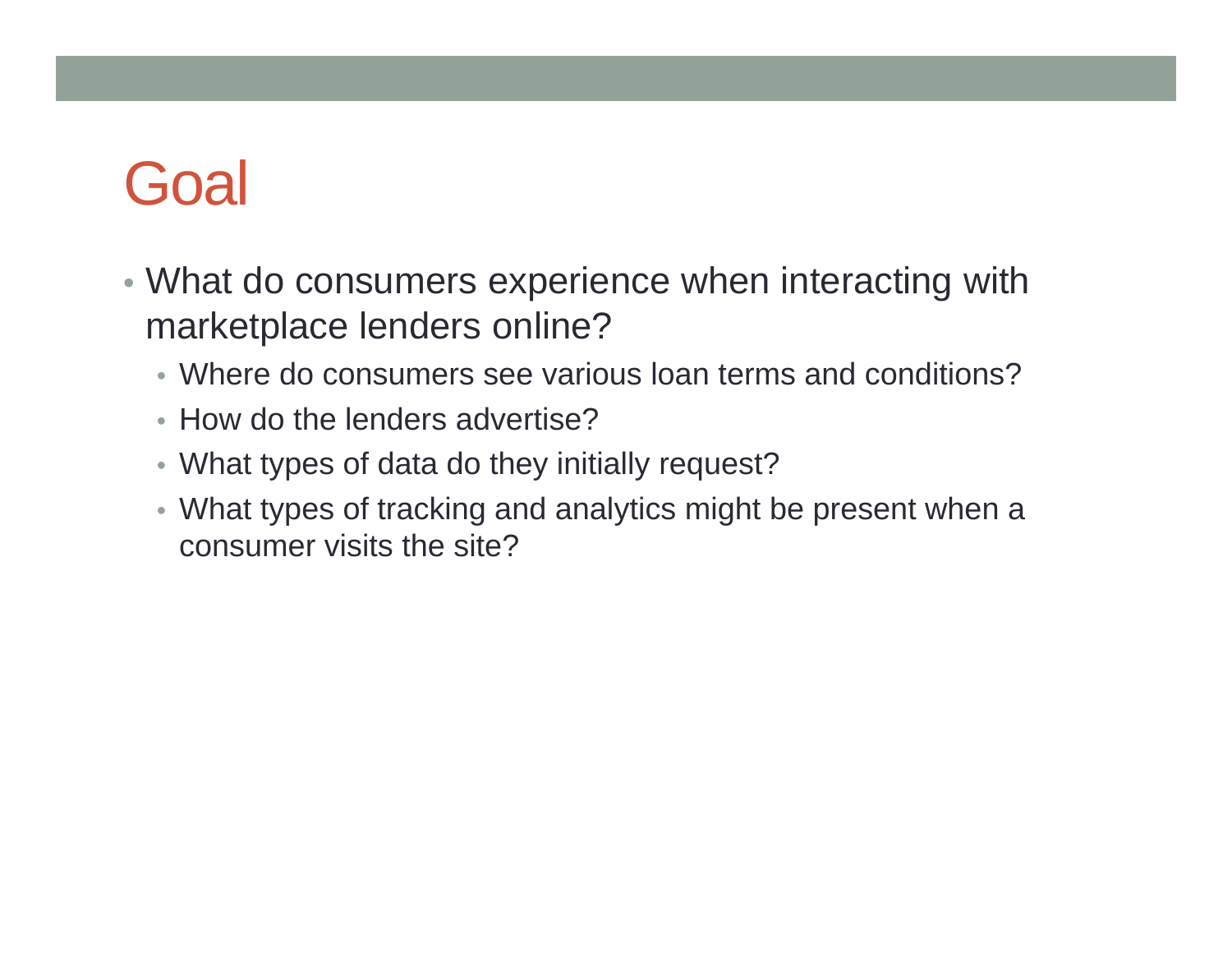## **Methodology**

- Identify subset of marketplace lender websites
- Analyze available information on advertising
- Visit each website, observing loan terms and conditions
- Enter information into forms, noting the information requested
- Use Chrome browser extension to quantify third-party tracking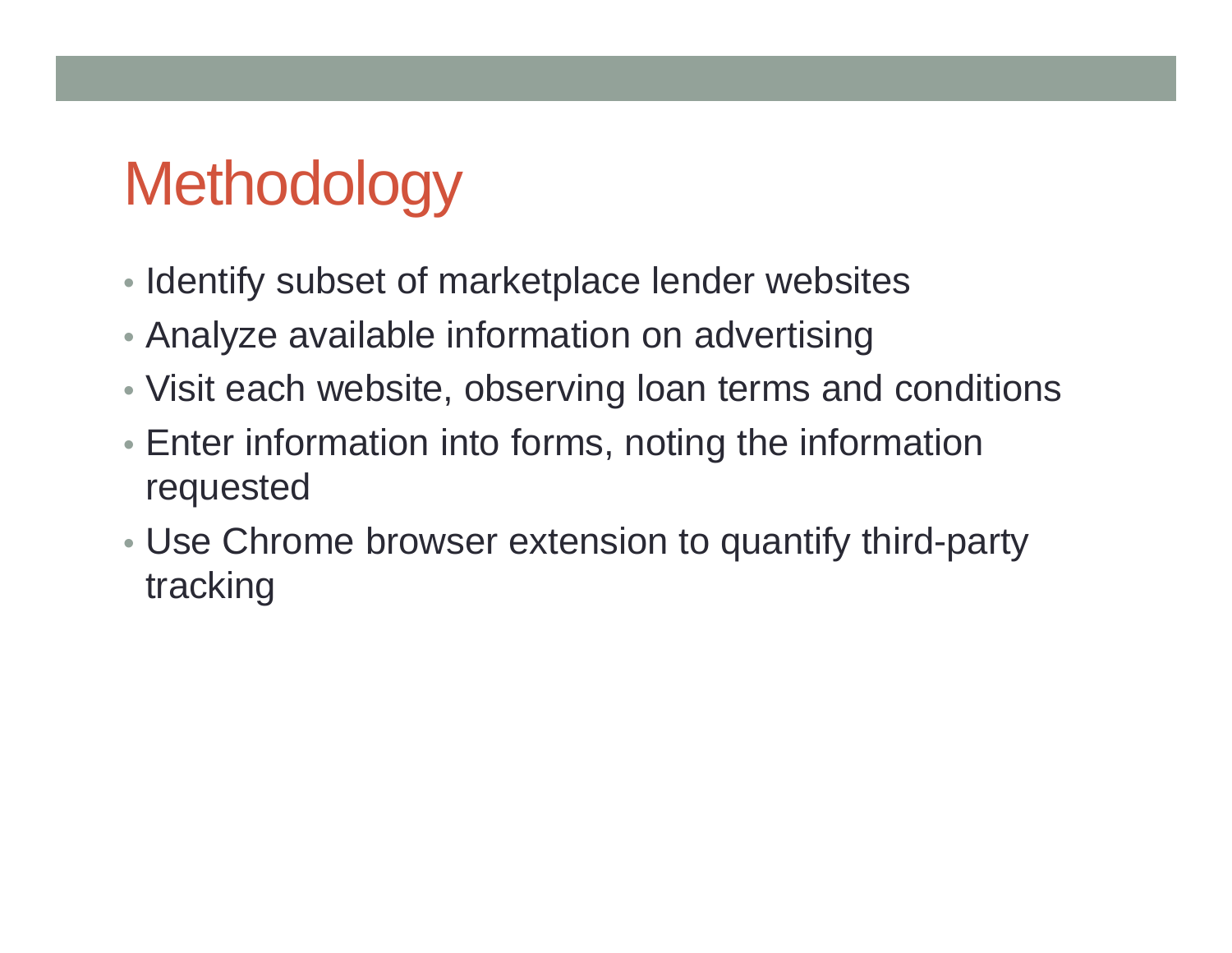### **Outline**

- Identification of Online Marketplace Lenders
- Display of Loan Terms
	- Websites
	- Fees and loan issuers
	- Advertising
		- Traditional media
		- Web
		- Social media
- Data Collection
	- Third-party tracking
	- Data requested from consumers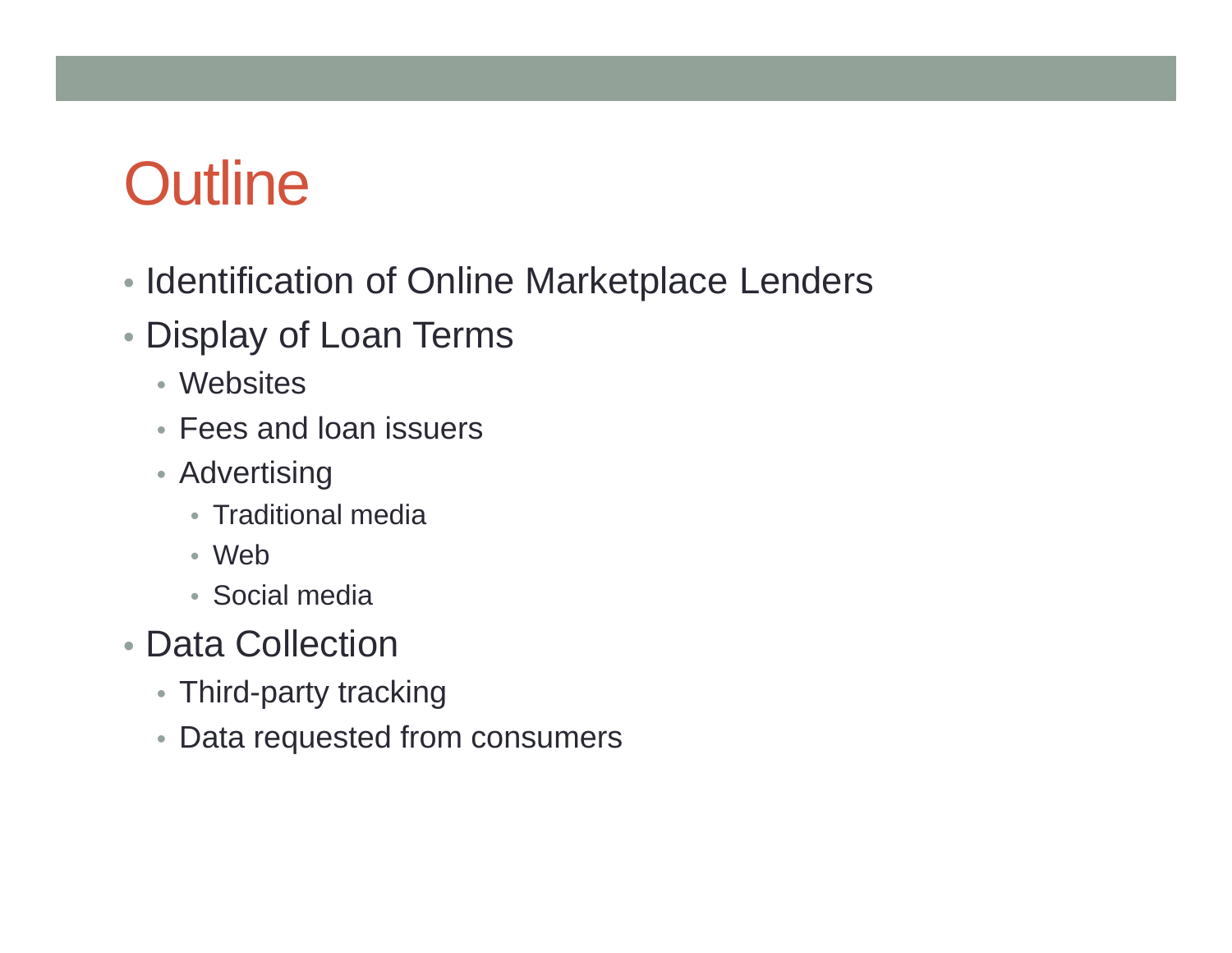#### Marketplace Lenders

- The specific meaning for "Marketplace Lending" is still evolving
	- Frequently used when discussing the industry
	- Not necessarily in common use by participants
- Online portals to inform and interact with consumers
	- Some now advertise more broadly (e.g. radio, print)
- Variety of business models
	- Alternative credit scoring and underwriting
	- Some peer-to-peer
	- "Connecting consumers with investors"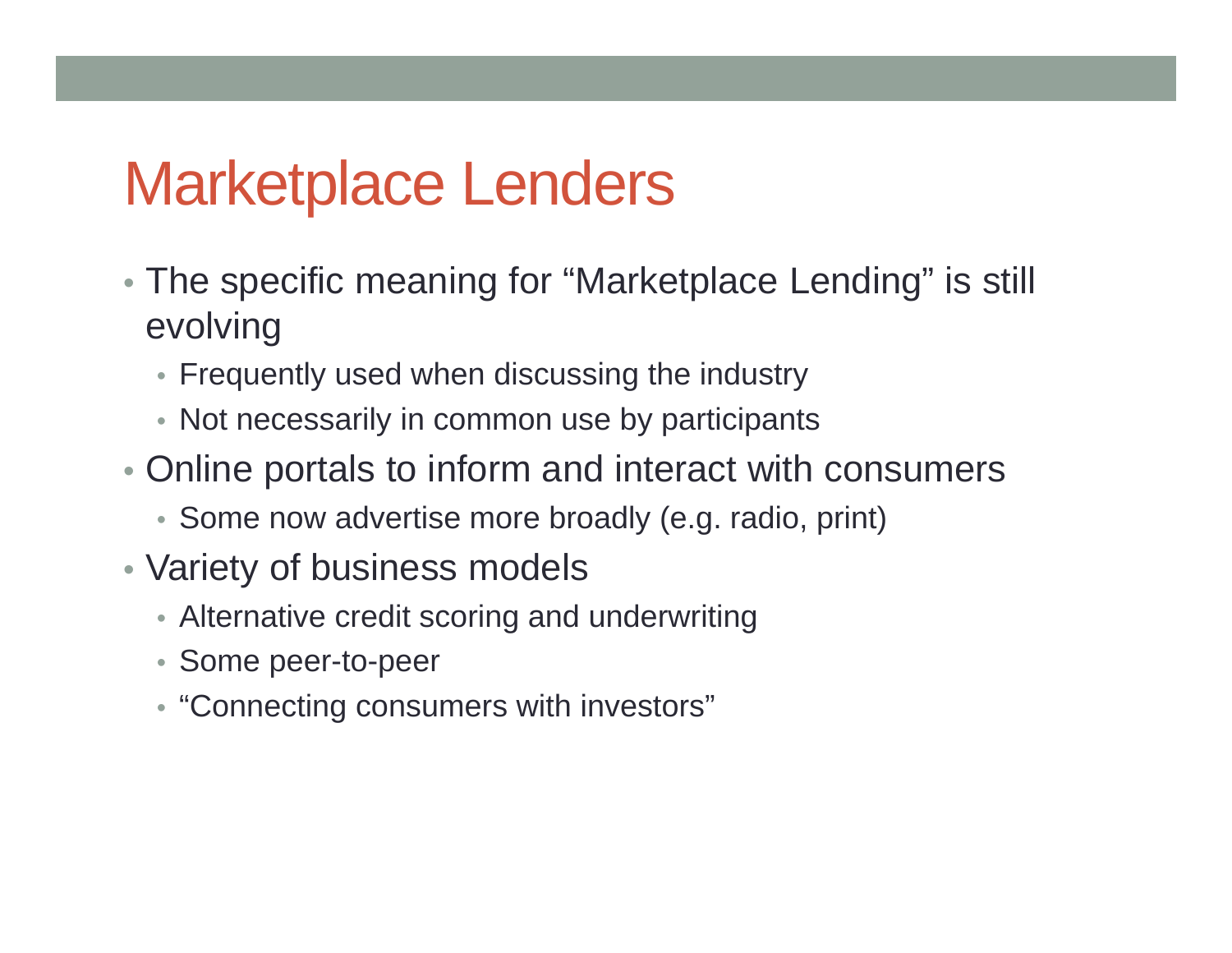#### Marketplace Lenders

- Method for choosing lender websites:
	- Looked at several online lender aggregator sites
		- Orchard Platform, Foundation Capital, CreditKarma, AngelList, **LendingRobot**
	- Found companies common to several lists
	- Excluded companies that did not market personal loans to consumers
		- e.g. Kabbage markets only to SMBs
		- Several offered other loans in addition to personal
	- Chose the top 15 companies based on Alexa.com homepage ranking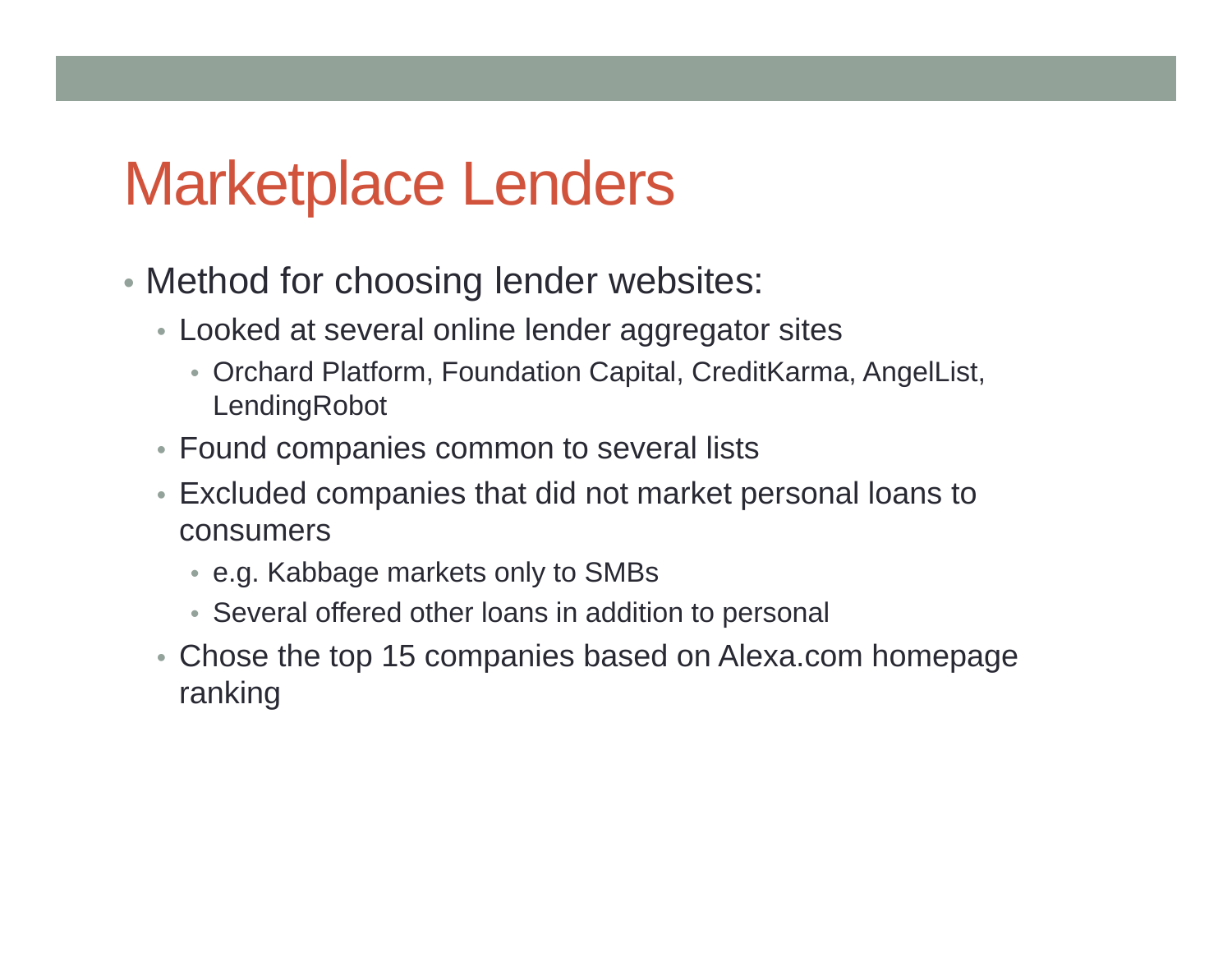### Marketplace Lenders

| <b>Company Name</b> | <b>Alexa Rank (US)</b> |  |  |  |  |
|---------------------|------------------------|--|--|--|--|
| <b>Lending Club</b> | 1,243                  |  |  |  |  |
| Prosper             | 3,650                  |  |  |  |  |
| SoFi                | 4,500                  |  |  |  |  |
| Springleaf          | 5,483                  |  |  |  |  |
| Avant               | 8,383                  |  |  |  |  |
| LendUp              | 9,672                  |  |  |  |  |
| Affirm              | 11,683                 |  |  |  |  |
| Upstart             | 14,391                 |  |  |  |  |
| <b>Earnest</b>      | 15,350                 |  |  |  |  |
| loanDepot           | 23,075                 |  |  |  |  |
| <b>Best Egg</b>     | 31,284                 |  |  |  |  |
| <b>Common Bond</b>  | 33,141                 |  |  |  |  |
| <b>NetCredit</b>    | 37,503                 |  |  |  |  |
| Payoff              | 37,648                 |  |  |  |  |
| Peerform            | 41,757                 |  |  |  |  |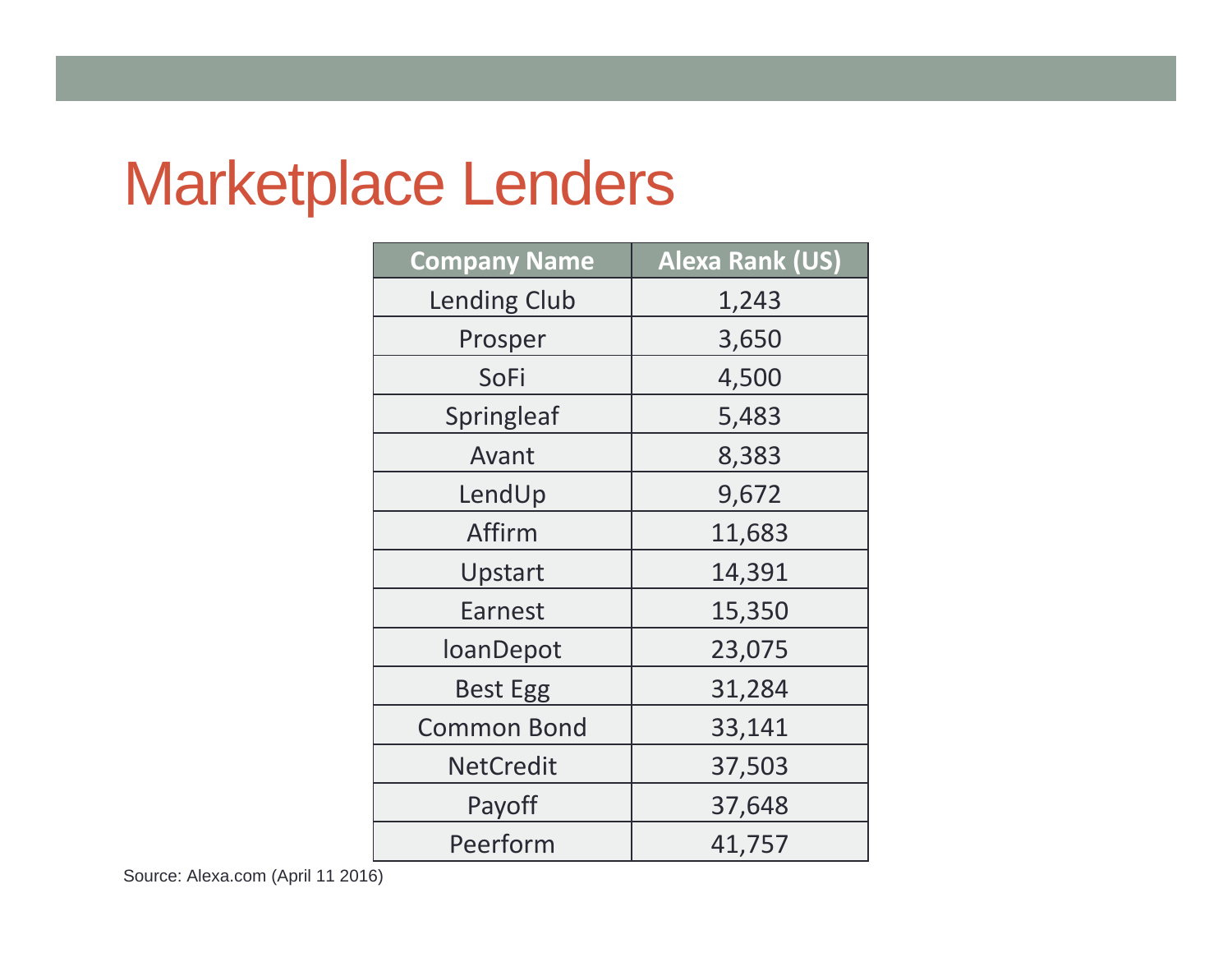#### "What is the purpose of the loan?"

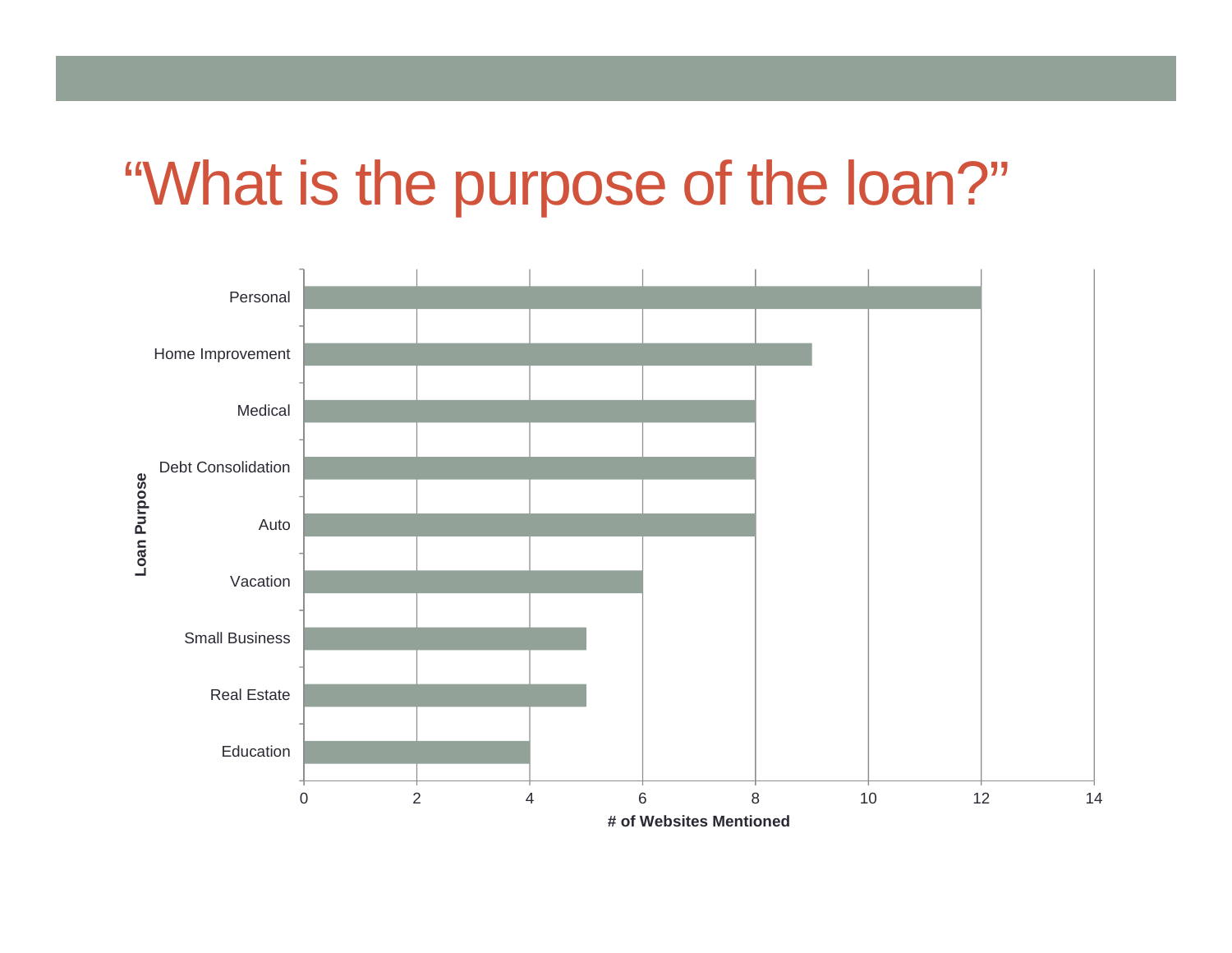#### Loan Terms

#### # of clicks from the homepage we observed specific loan terms

| <b>Company</b>          | Minhae         | <b>Mat APR</b>   |              | Minimum Loan Amount | Maximum loan Amount |                | Type of Credit Check of<br>Loan Periods | Avg # of Clicks |
|-------------------------|----------------|------------------|--------------|---------------------|---------------------|----------------|-----------------------------------------|-----------------|
| $\mathsf{A}$            | $\mathbf 0$    | $\mathbf 0$      | $\mathbf 0$  | $\mathbf 0$         | $\overline{2}$      | $\mathbf 0$    | $\mathbf 0$                             | 0.286           |
| $\mathbf B$             | $\mathbf 0$    | $\mathbf{0}$     | $\mathbf 0$  | $\boldsymbol{0}$    | $\overline{2}$      | $\mathbf 0$    | $\boldsymbol{0}$                        | 0.286           |
| $\mathbf C$             | $\mathbf 0$    | $\mathbf{1}$     | $\mathbf 0$  | $\mathbf 0$         | $\mathbf 0$         | $\mathbf{1}$   | $\mathbf{1}$                            | 0.429           |
| $\mathbf D$             | $\mathbf 0$    | $\mathbf{0}$     | $\mathbf 0$  | $\boldsymbol{0}$    | $\overline{2}$      | $\overline{0}$ | $3*$                                    | 0.714           |
| E                       | $\mathbf{1}$   | $\mathbf{1}$     | $\mathbf{1}$ | $\mathbf 0$         | $\mathbf{1}$        | $\mathbf 0$    | $\overline{2}$                          | 0.857           |
| F                       | $\mathbf{1}$   | $\mathbf{1}$     | $\mathbf{1}$ | $\mathbf{1}$        | $\mathbf 0$         | $\mathbf{1}$   | $\mathbf{1}$                            | 0.857           |
| G                       | $\mathbf{1}$   | $\mathbf{1}$     | $\mathbf{1}$ | $\mathbf{1}$        | $\mathbf{1}$        | $\mathbf 0$    | $\mathbf{1}$                            | 0.857           |
| н                       | $\mathbf{1}$   | $\mathbf{1}$     | $\mathbf{1}$ | $\overline{0}$      | $\overline{2}$      | $\overline{0}$ | $\mathbf{1}$                            | 0.857           |
|                         | $\mathbf 0$    | $\boldsymbol{0}$ | $\mathbf 0$  | $\mathbf 0$         | $\mathbf{1}$        | $3*$           | $3*$                                    | 1.000           |
| J                       | $\mathbf 0$    | $\mathbf 0$      | $\mathbf{1}$ | $\mathbf{1}$        | $\overline{2}$      | $\overline{0}$ | $3*$                                    | 1.000           |
| $\overline{\mathsf{K}}$ | $\overline{0}$ | $3*$             | $\mathbf{1}$ | $\mathbf 0$         | $\mathbf{1}$        | $3*$           | 0                                       | 1.143           |
| L                       | $\mathbf{1}$   | $\mathbf{1}$     | $\mathbf{1}$ | $\mathbf{1}$        | $\mathbf{1}$        | $\overline{2}$ | $\mathbf{1}$                            | 1.143           |
| M                       | $\mathbf{1}$   | $\mathbf{1}$     | $\mathbf{1}$ | $\mathbf{1}$        | $\mathbf{1}$        | $3*$           | $\overline{2}$                          | 1.429           |
| N                       | $\mathbf{1}$   | $\mathbf{1}$     | $3*$         | $3*$                | $\overline{2}$      | $\overline{2}$ | $\mathbf{1}$                            | 1.857           |
| $\overline{O}$          | $3*$           | $3*$             | $\mathbf 0$  | $\mathbf 0$         | $3*$                | $3*$           | $3*$                                    | 2.143           |

A term may appear earlier, but this considers only where a term is explained in non-legalese and in all the detail we could find. For example, if the homepage lists "No hidden fees" but does not list what fees actually apply until 2 clicks in, that counts as a "2". (\*) If we did not observe the term within two clicks, we count that as a "3".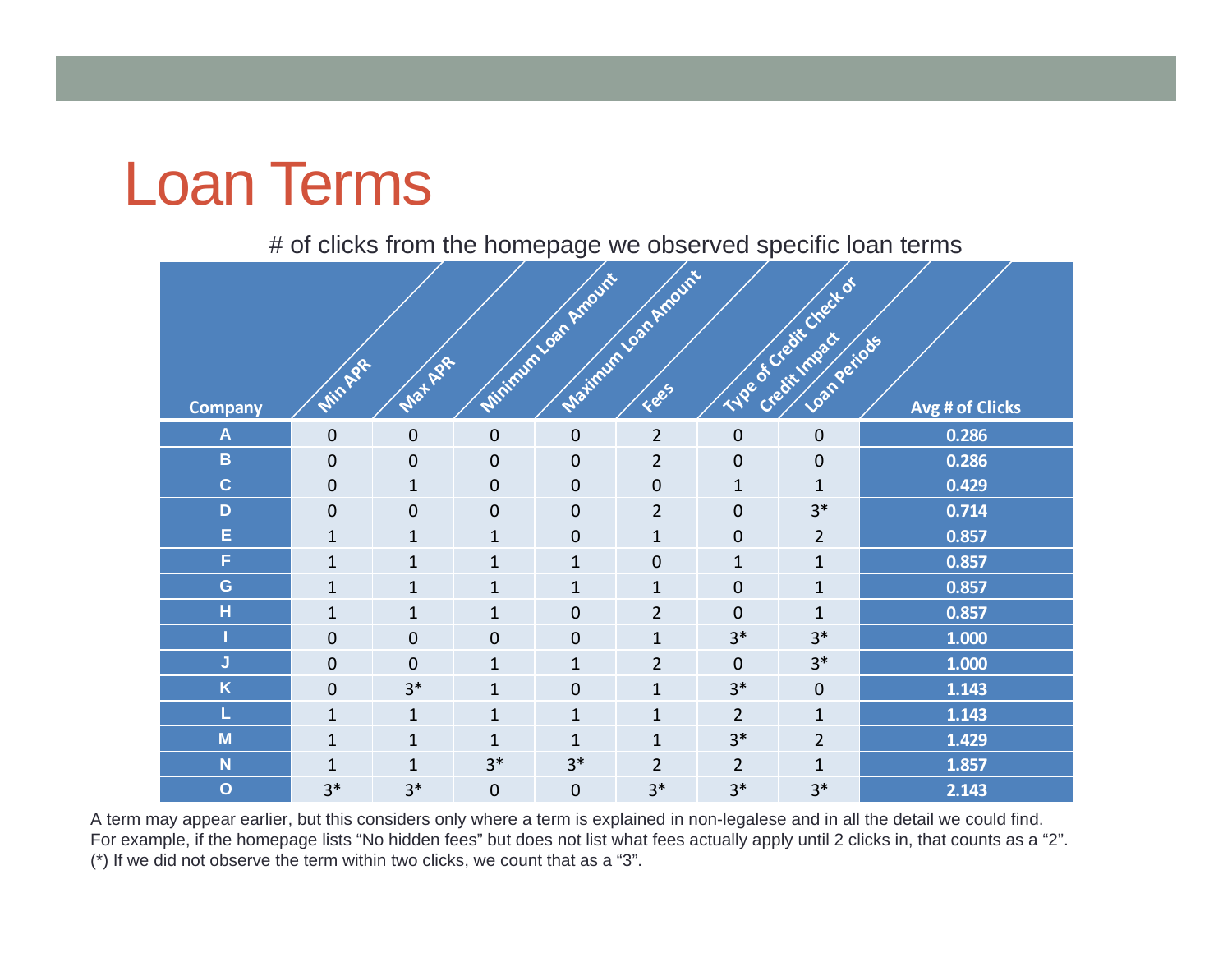#### Loan Terms

- Data appearing most frequently on homepage:
	- Minimum APR and Maximum Loan Amounts
- Three websites included APR or payment amounts that dynamically changed with user input
- Only one website mentioned explicit credit rating requirements
- Websites that did not mention within our two clicks:
	- Maximum APR: 2
	- Loan Periods: 4
	- Type of Credit Check / Possible Impact on Credit: 4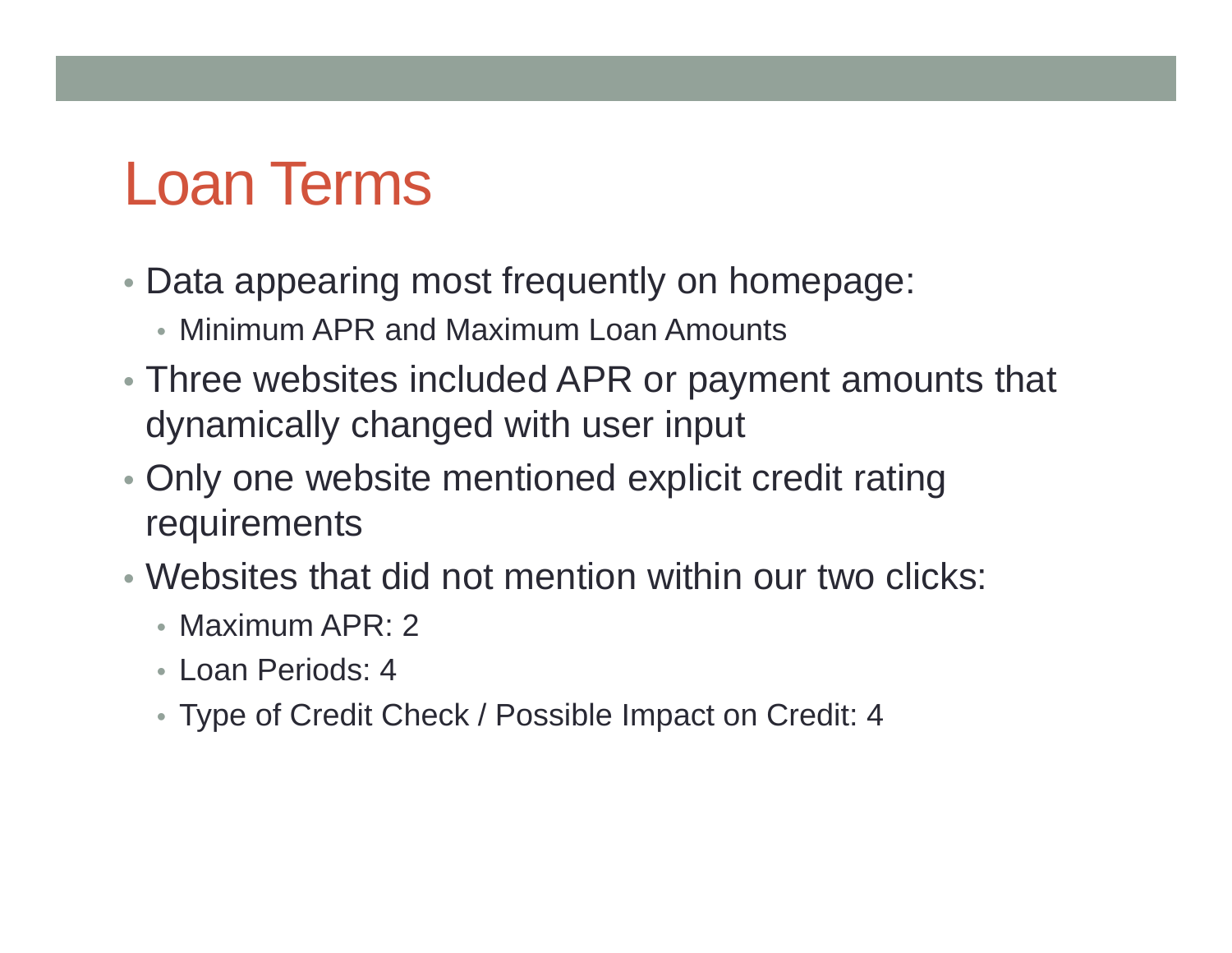#### Fees and Loan Issuers

- APR often includes other fees (e.g. origination)
	- Varies widely, ranges (of those listed):
		- Minimum APR: 4.49% 34%
		- Maximum APR: 12% 155%
- Many lenders observed used the same loan issuers:
	- Cross River Bank: 5 of 15
	- WebBank: 3 of 15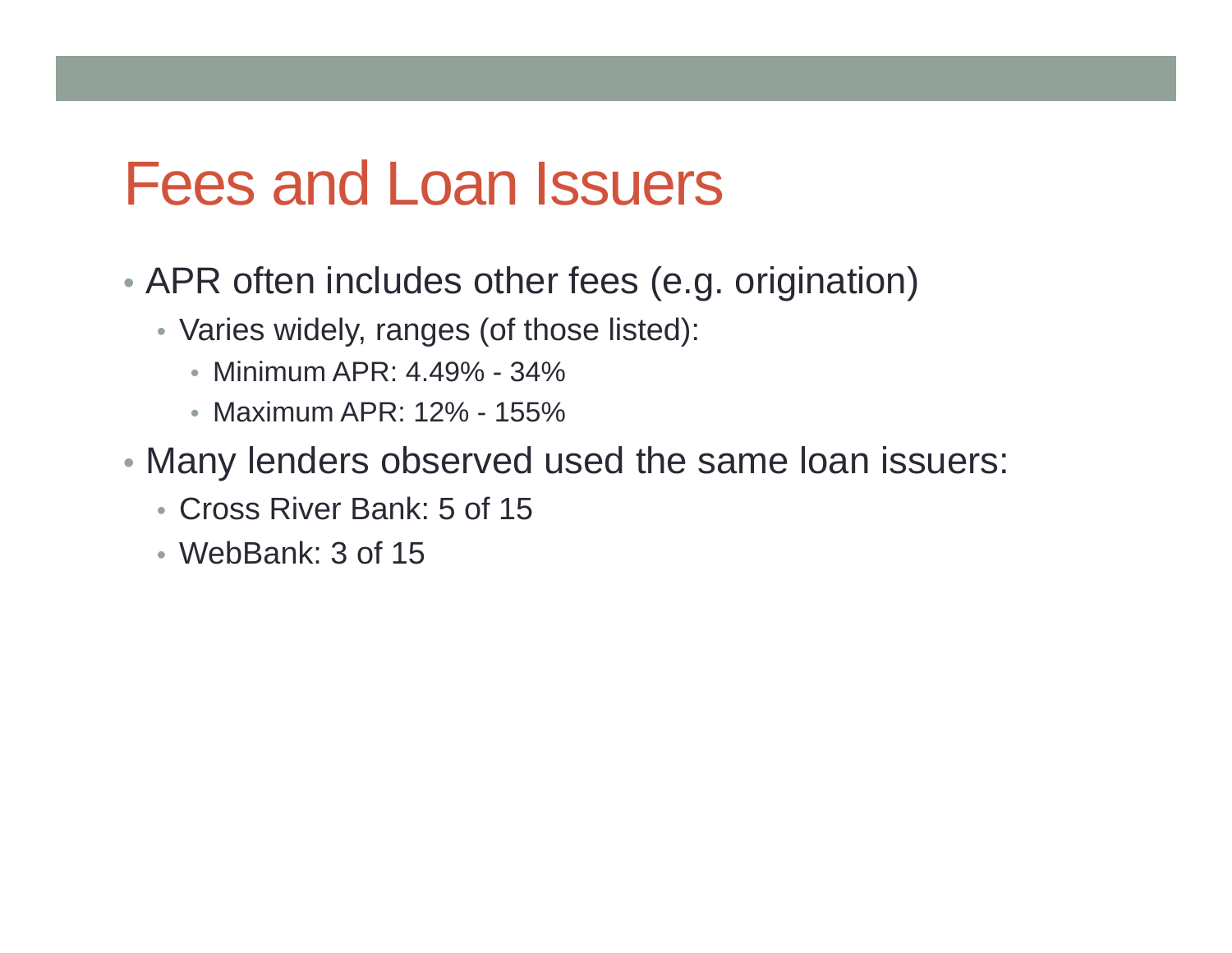#### Fees and Loan Issuers

#### • Fees

- Overall most common:
	- Unsuccessful Payment Fees: 9
	- Origination Fees: 8
	- Late Payment Fees: 8
- 8 of 15 mention "No Hidden Fees"
	- Among these, the number who mention the following:
		- Unsuccessful Payment Fee: 6
		- Late Payment Fee: 5
		- Origination Fee: 4
		- Check Processing Fee: 2
		- 1099 Duplicate Fee: 2
		- Collections Fee: 1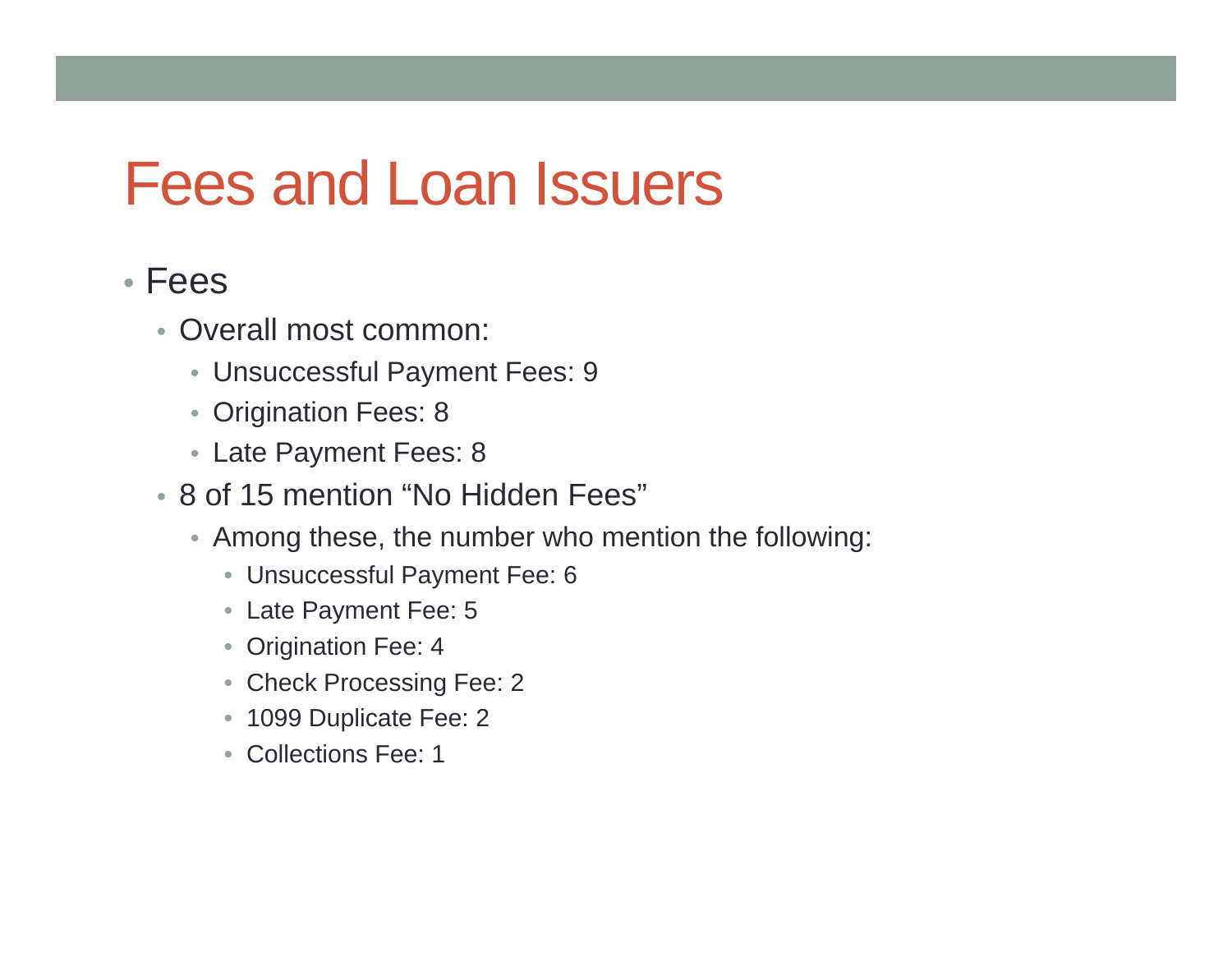#### How Do They Advertise?



Source: Kantar Media Ad Spender (Media Mix 3/2013-3/2016), ordered from most to least total spending. Note on data availability: This covers only non-online media, and five lenders did not have data available.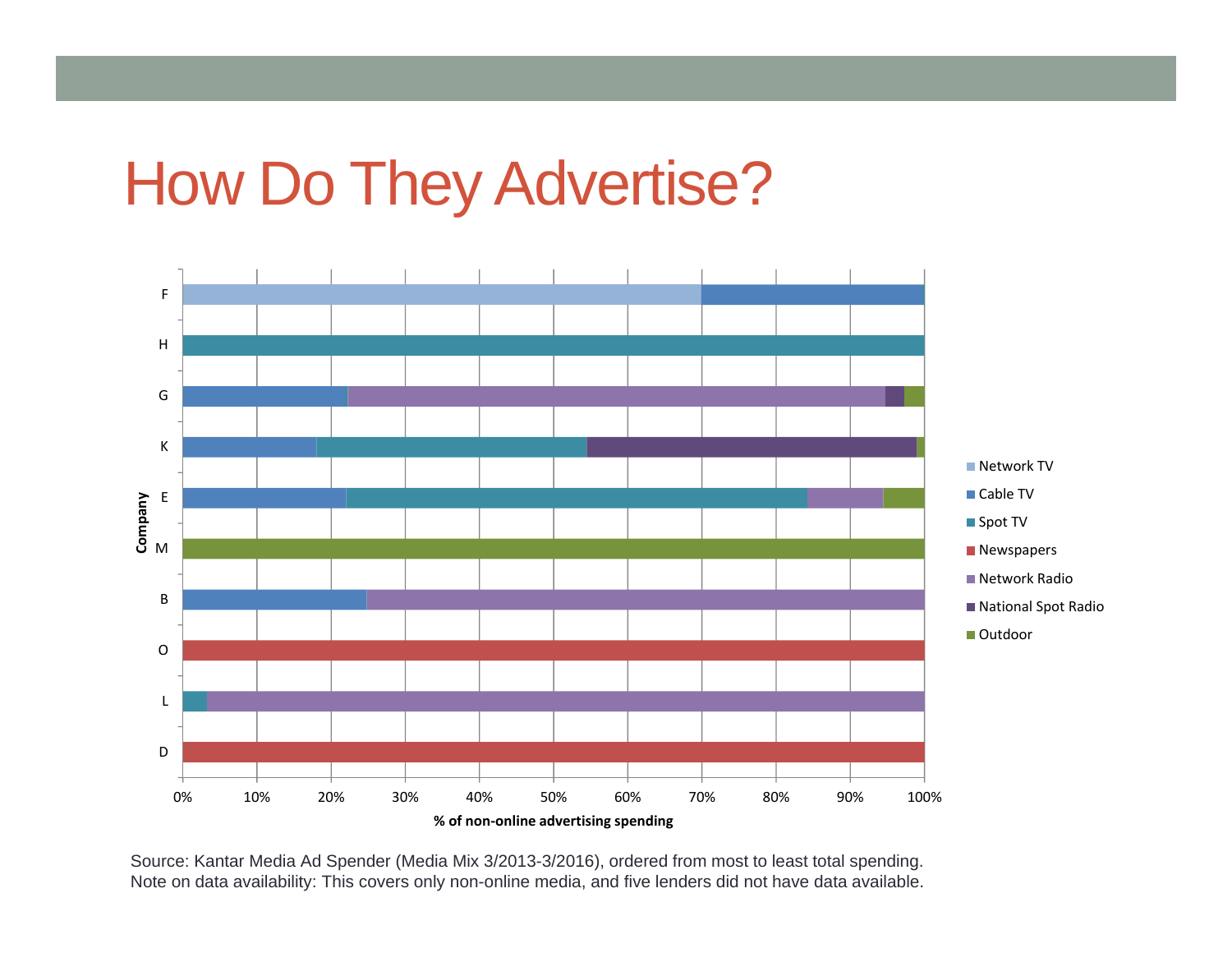### How Do They Advertise?

- We looked at Google Display Network advertising (via MixRank):
	- Examples:



Apply today for a loan!

- The most common items of information in ads are Minimum APR and Maximum Loan Amount
- Ads for three of the fifteen mention credit score requirements
- Eight of the fifteen display press and media mentions on their websites
- Only four of the fifteen have a mobile app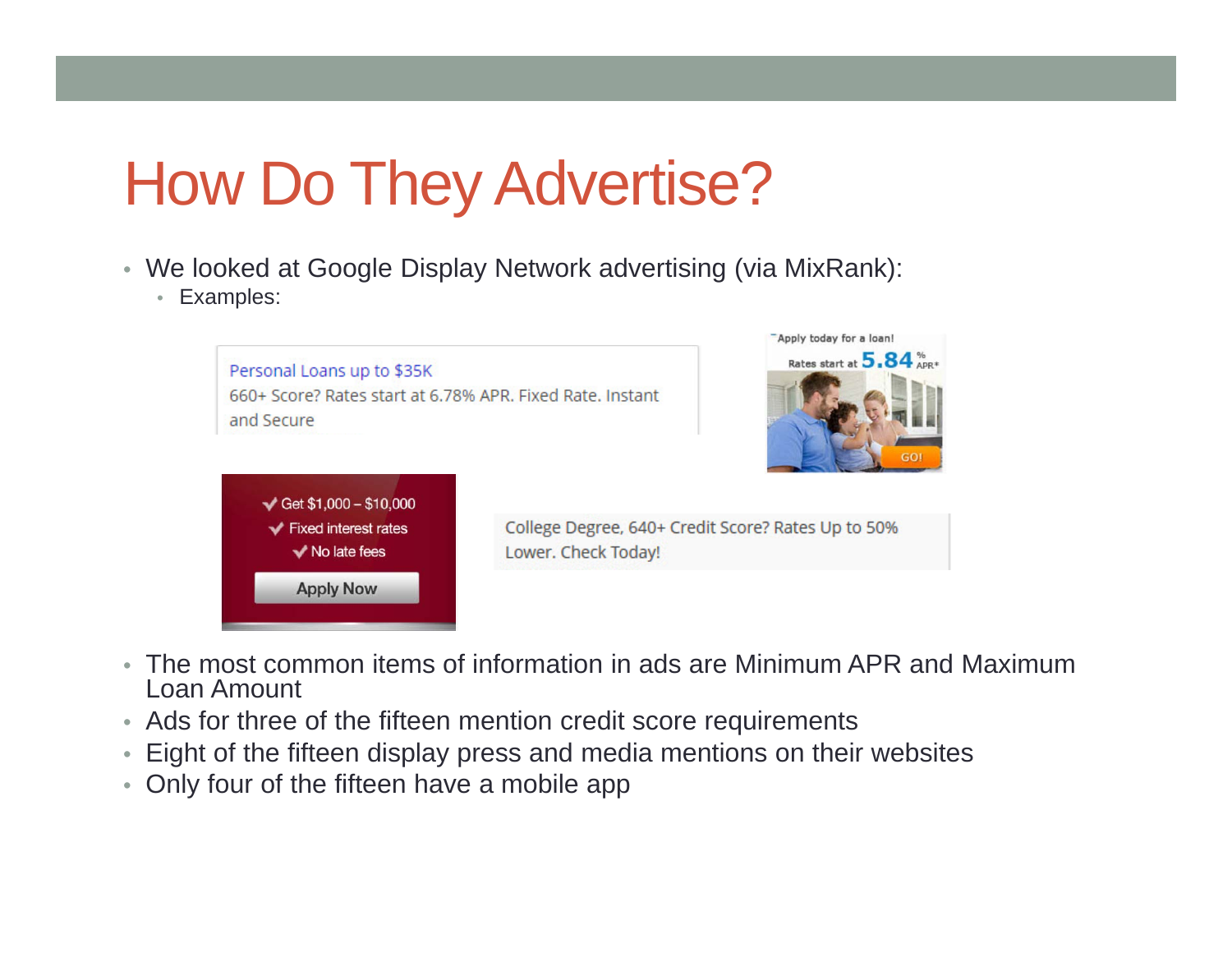#### Twitter Hashtags

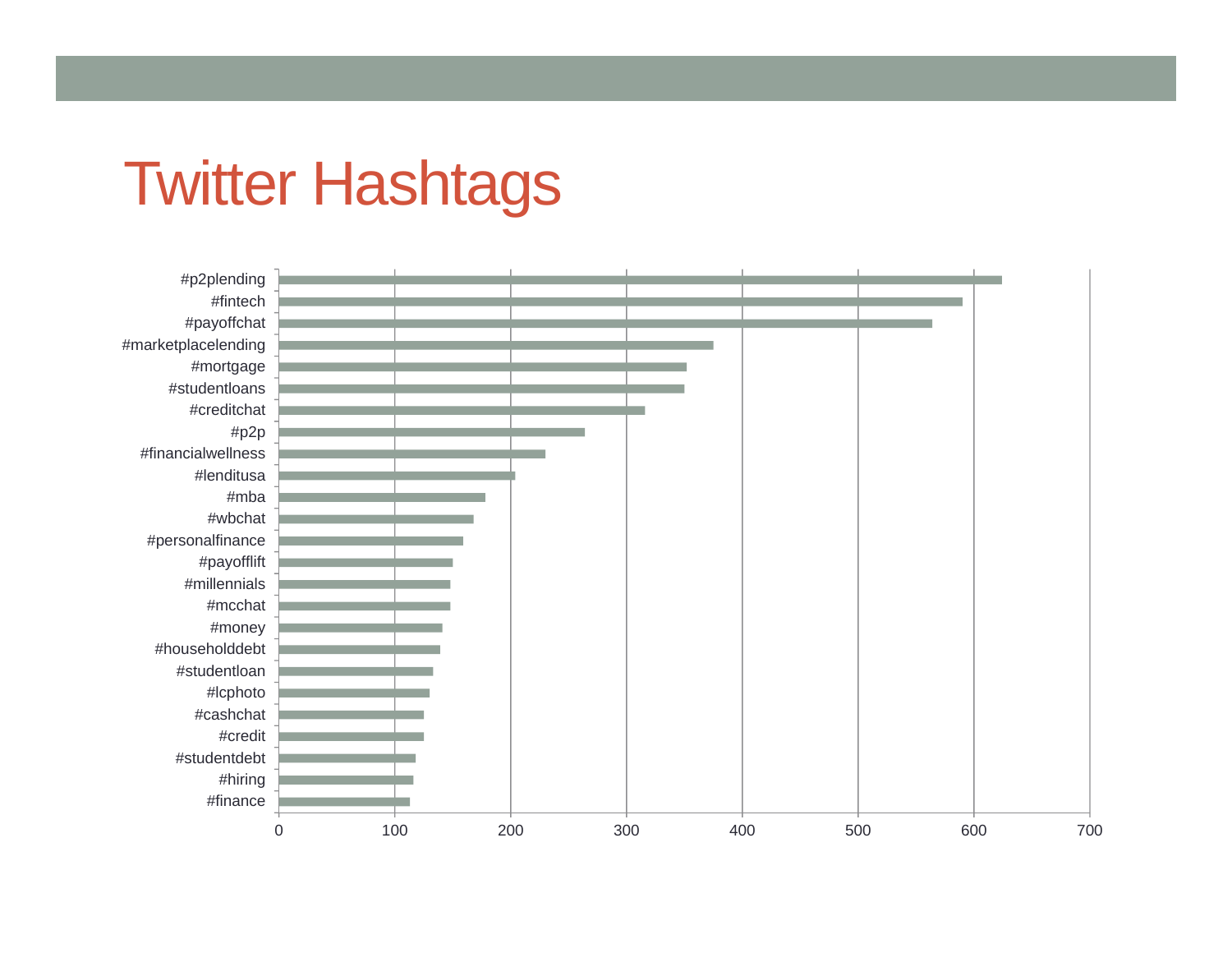#### Third-Party Trackers on Homepages

- Used the Ghostery extension for Chrome web browser
	- Visited the homepage of each, recording the number of trackers identified and the trackers' names and categories
	- Cleared cache, history, and cookies between each site visit
	- **Ghostery**: Blocks third-party tracking, and provides information on the number and identity of trackers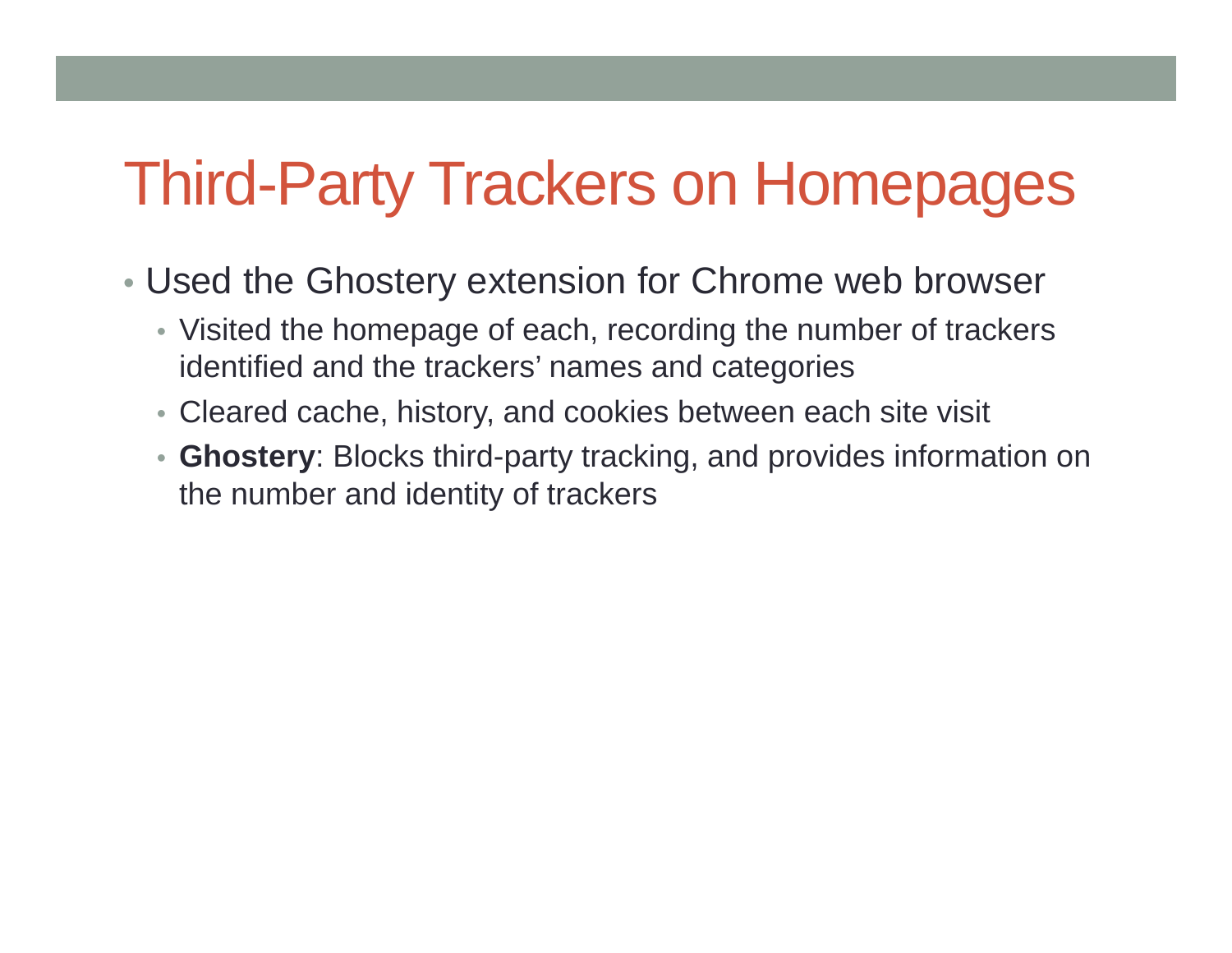#### Third-Party Trackers on Homepages

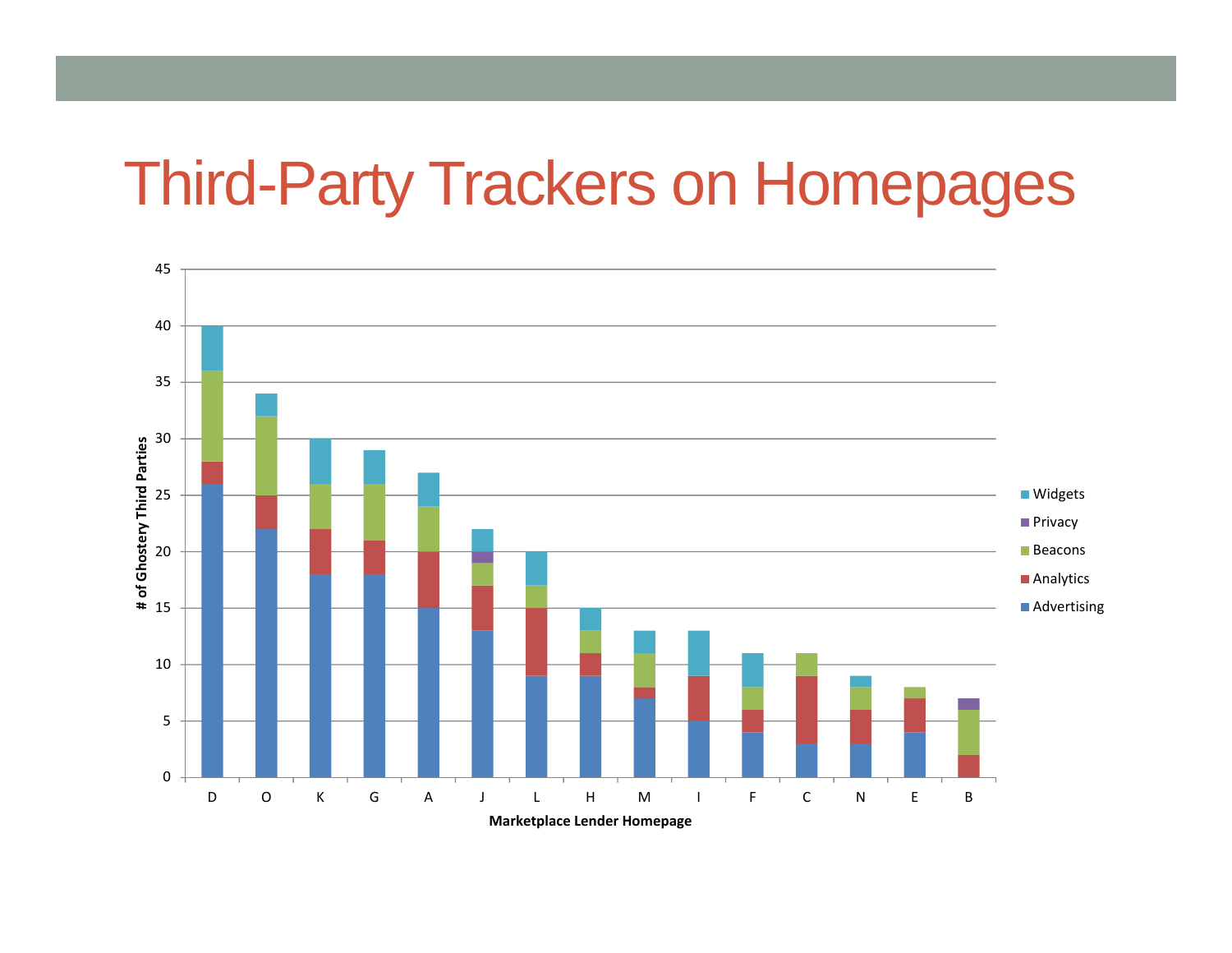#### Third-Party Trackers on Homepages

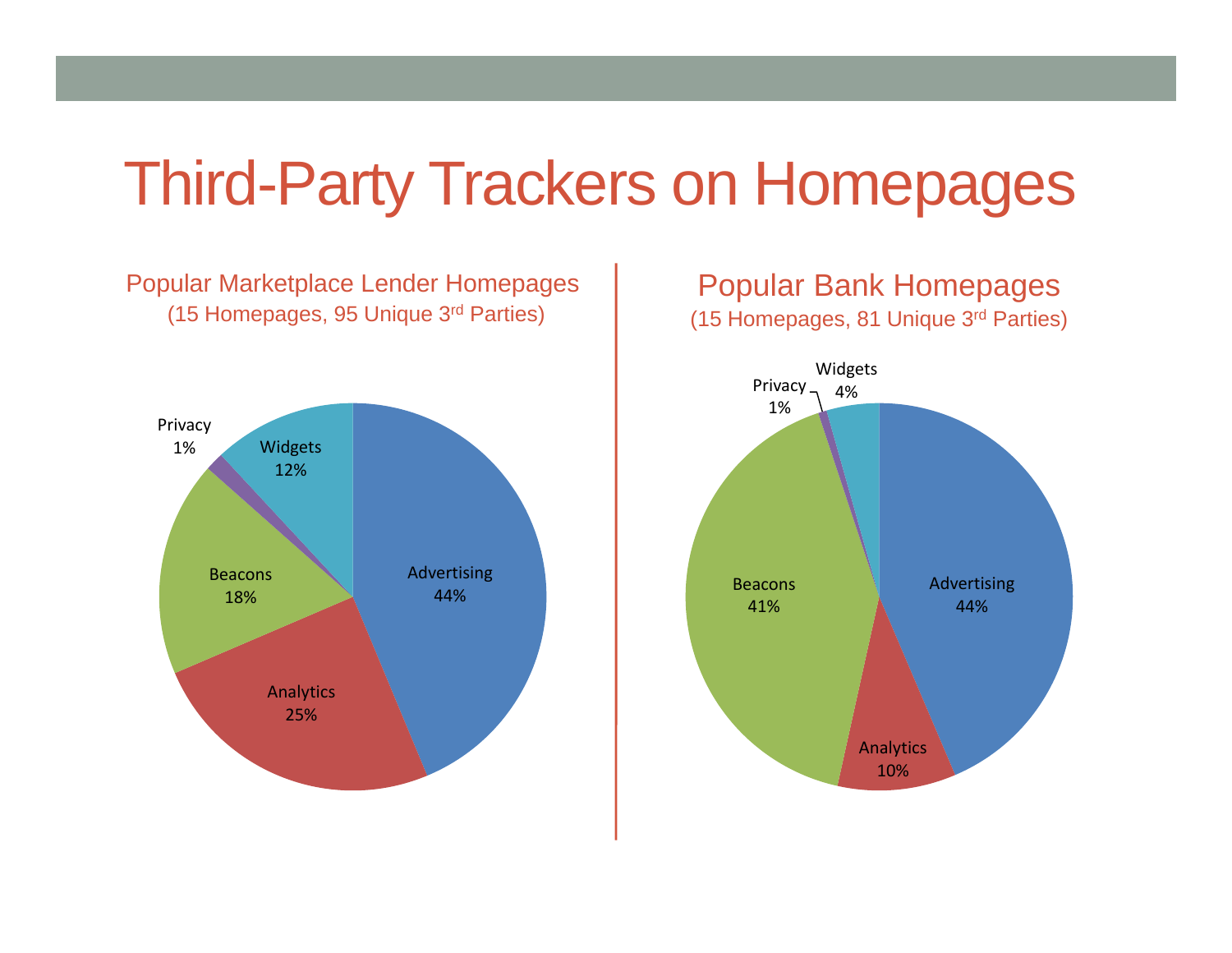#### Consumer Data Collected

- Entered information for consumers with a range of generic credit profiles, did not go beyond prompts for SSN or bank account information
	- Created website accounts when required to continue
	- Cleared cache, history, and cookies between each site visit
	- Additional information may be collected later in the application process, outside the scope of this study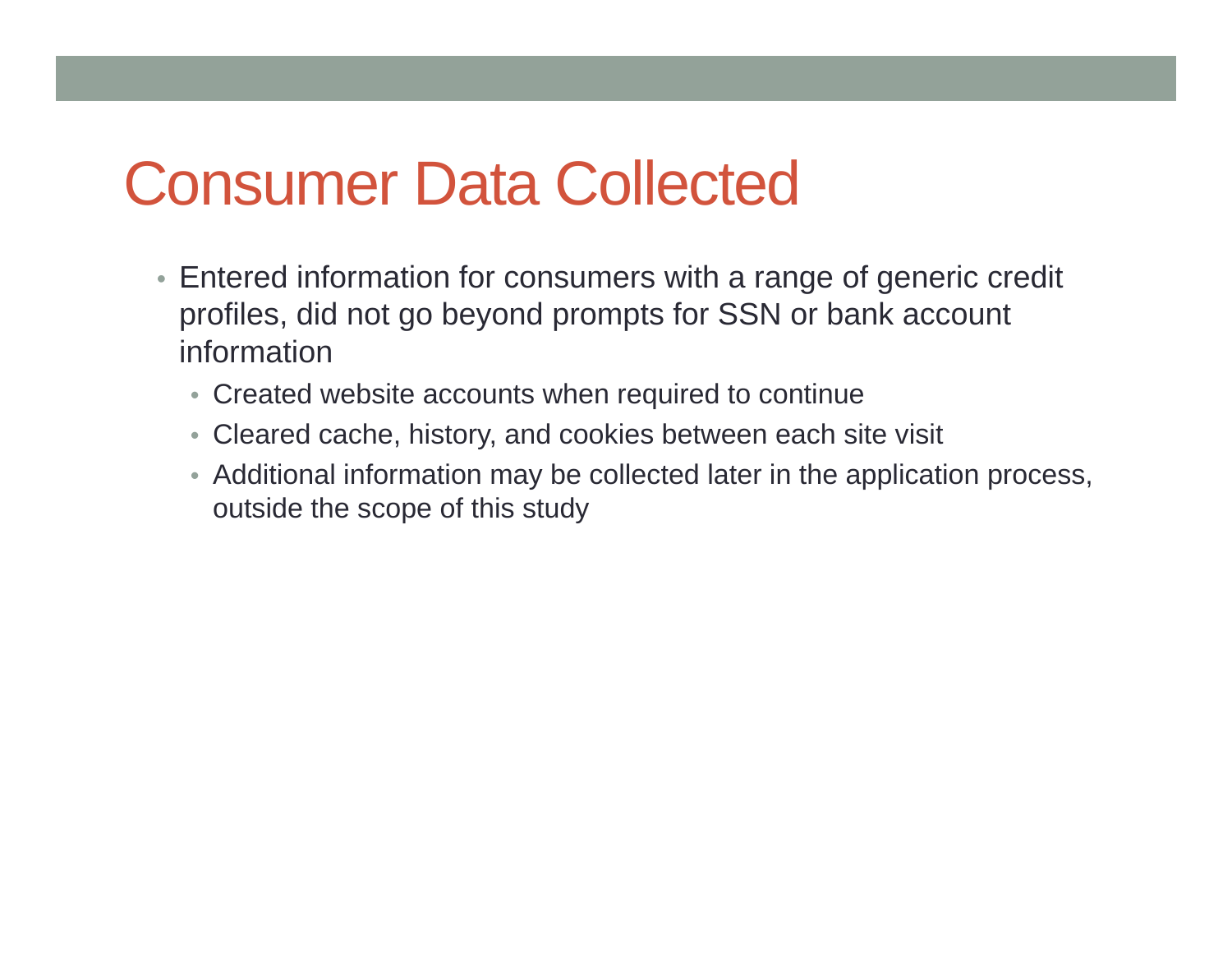#### Consumer Data Collected

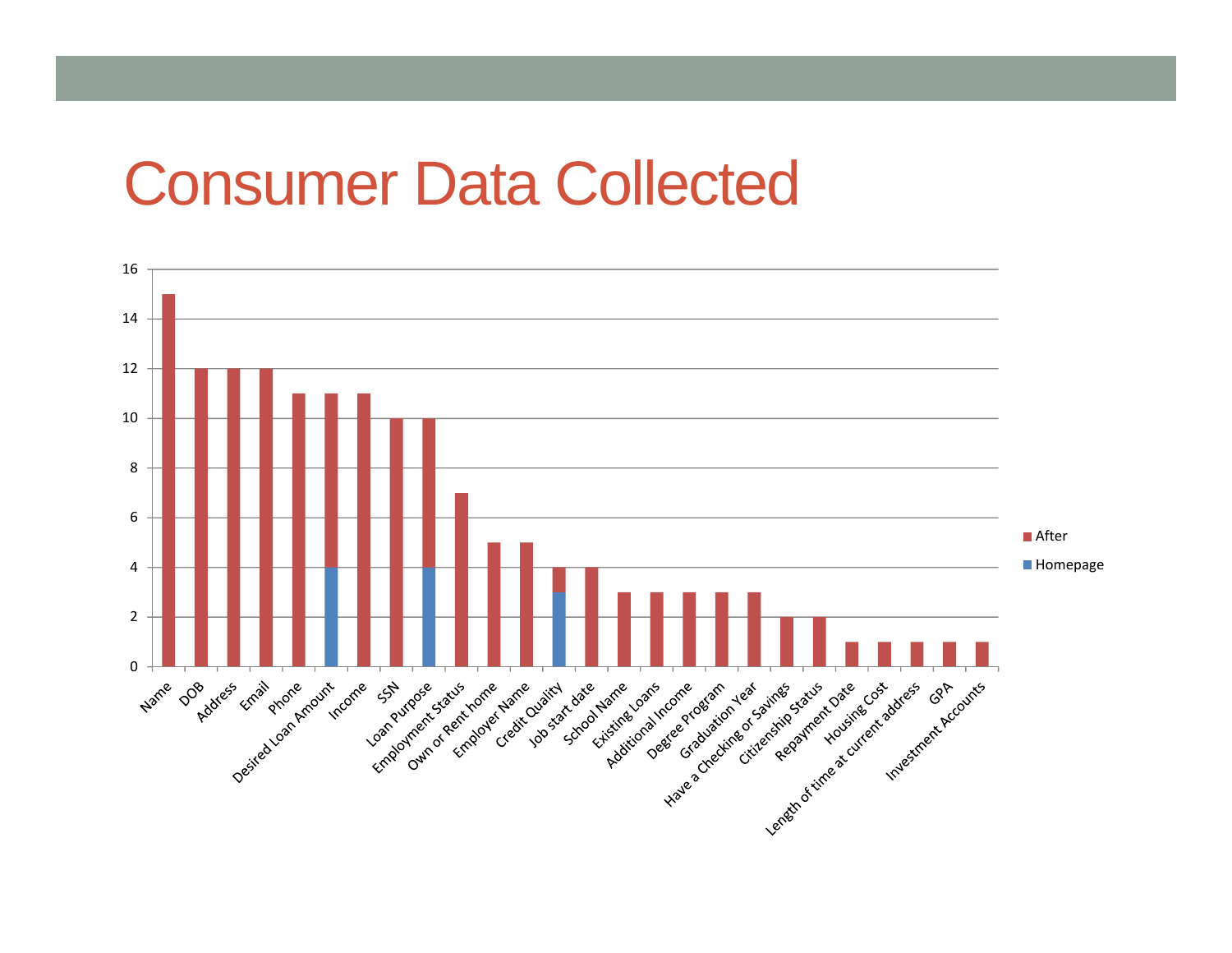#### Consumer Data Collected

- Two lenders redirect consumers based on credit quality entered
- Ten of fifteen inform consumers that entering data will not impact credit scores during the form filling process